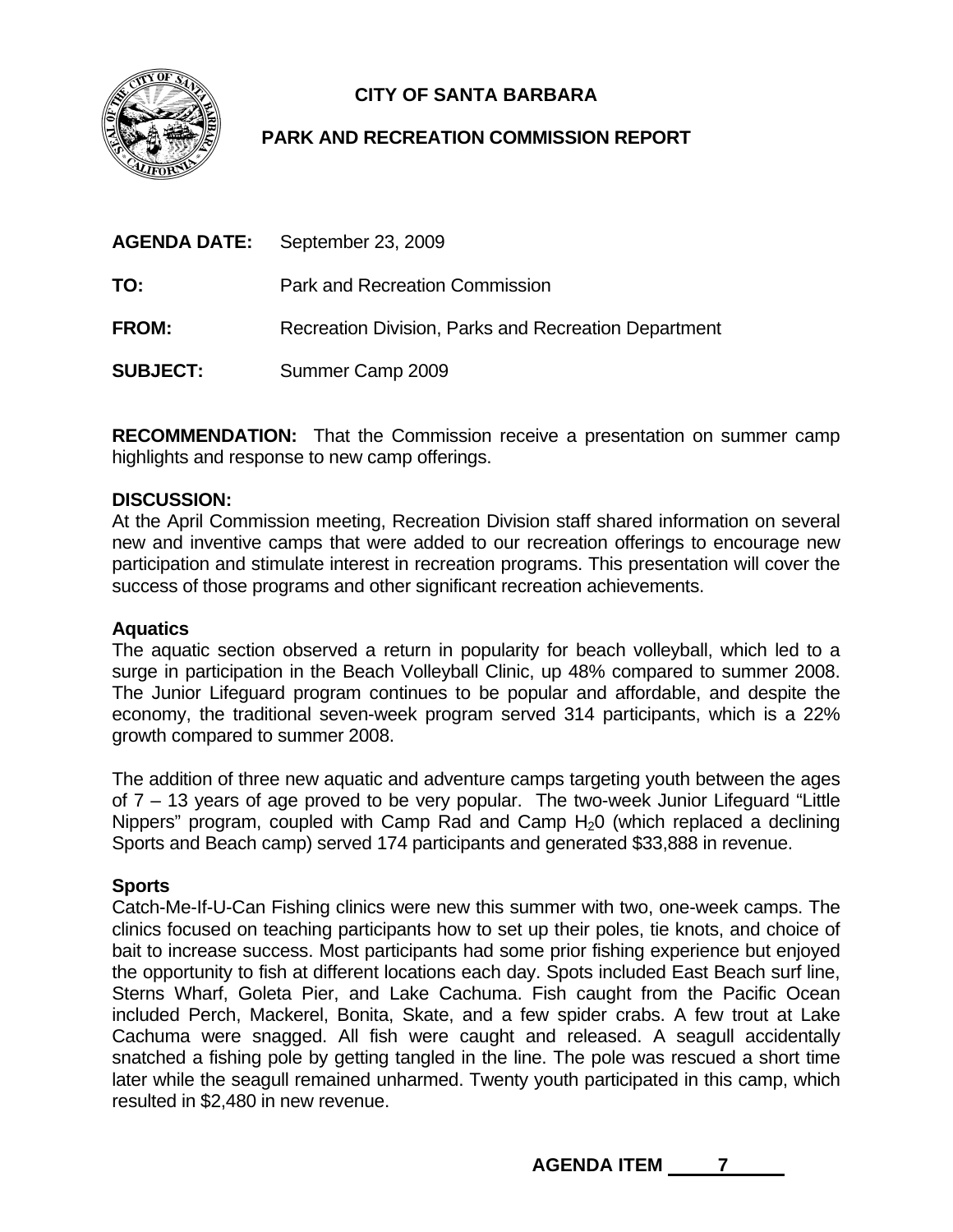Park and Recreation Commission Report Summer Camp Report 2009 September 23, 2009 Page 2

Coast 2 Coast Soccer, a new camp this summer, was offered for two, one-week sessions at Dwight Murphy soccer field. Twenty-nine participants ranging in age of 4 -12 years old were lead by Coaches from Ireland and taught soccer the "Irish" way. FUNdamental soccer skills were taught in an encouraging environment generating \$4,510 in new revenue.

Due to the success of the spring T-Ball clinic and requests by parents to continue, a summer version was created. Added to the standard Saturday morning clinic (six sessions) was a coach pitch station for the more advance kids. The clinic ended with a Saturday session at Batty's batting cages on Milpas. Though small, \$2,754 in new revenue was generated.

Though not a youth camp (we thought you would be interested to know), the adult volleyball league was traditionally offered in fall and spring. Many players asked for a summer league which resulted in four women teams, eight coed teams and two men teams totaling 133 new players and \$2,800 in new revenue.

#### **Youth Activities**

The addition of four new camps including Bike Adventures, Camp Millionaire, Club West Youth Running, and Teaching Engineering to Kids with Legos targeted a wide range of youth from 5-15. These programs served 264 new participants and generated \$41,375 in new revenue.

The Youth Activities section observed an above average growth of families interested in our most popular camps Naturecamp and Skateboard Clinic. Due to the fixed number of participants the numbers did not increase; however, those waitlisted for Naturecamp increased 52%, and for Skateboard Clinic 35%. Revenue also increased; Naturecamp 15%, and Skateboard Clinic 33%.

With the addition of new camps (and additional JC slots), the Junior Counselor program also saw a 17% revenue increase to \$4,225.

### **Participation and Revenue**

Growth of summer participation and revenue over 2008 was 31% and 43%, respectively. This increase is exceptional and is attributed to adding new and inventive programs, expanding the size of quality "tried and true" programs, and may have been partly due to families staying home and enjoying local reasonably- priced recreation.

### **Participant Evaluation Survey**

The Recreation Division is very interested in participant and parent of participant comments on program quality, enjoyment, value for price and staff qualities. Personalized survey invitations were emailed each Thursday for camps ending that week. Over 470 responses were collected. This is approximately an 18% return rate for summer camps.